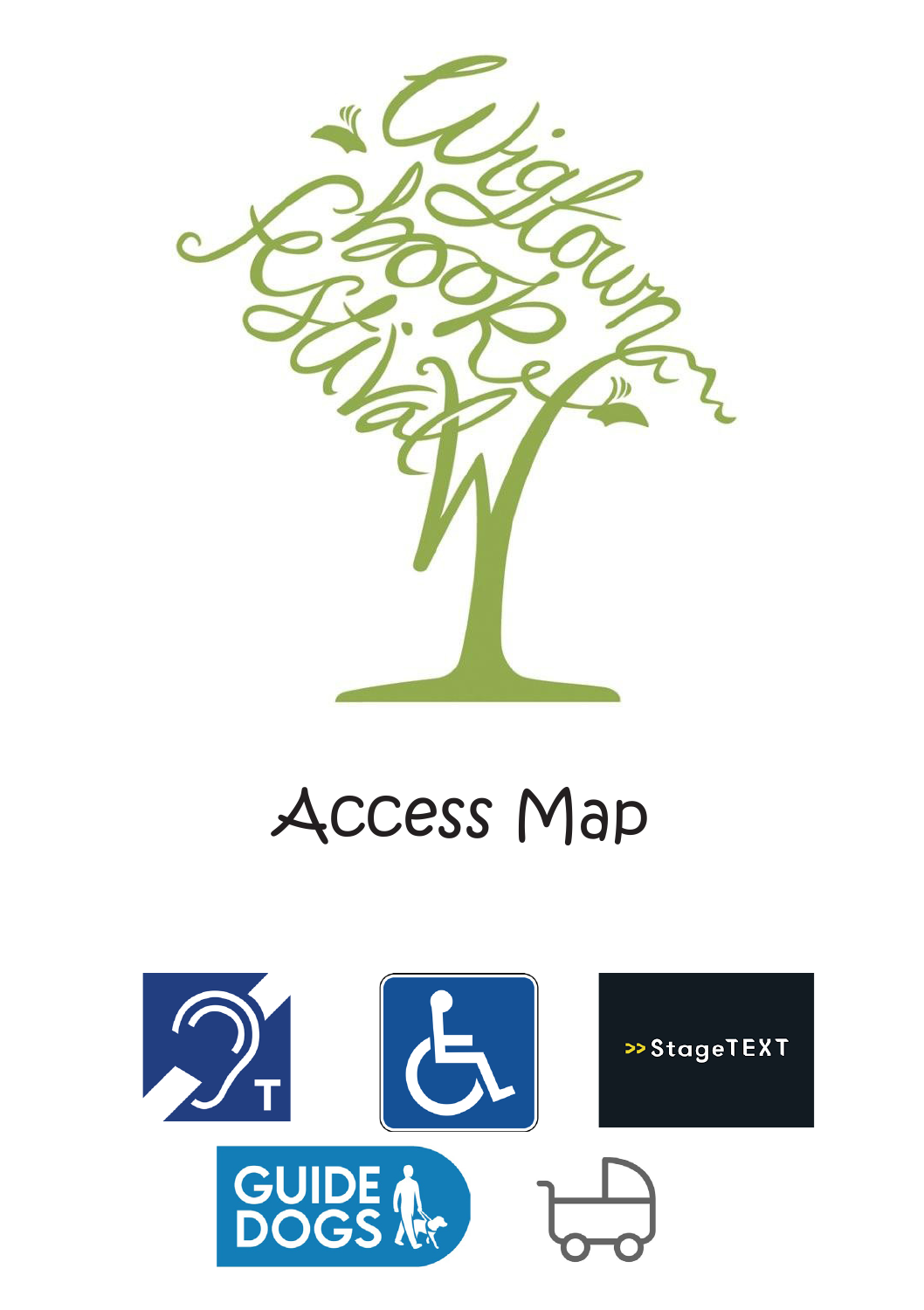

1) Wigtown Primary School

 Ramps | Narrowest door width 80cm | Accessible toilet in venue On two levels, each accessible externally

2) Church Hall

Ramp | Narrowest door width 85cm | Accessible toilet in venue

- 3) The Bookshop Garden (via 24 Lochancroft Lane) Ramp | Narrowest door width 82cm
- 4) The Print Room

Ramp | Narrowest door width 80cm | Accessible toilet in venue Loop system

5) Number 11 Box Office

Ramp to left hand side of building | Narrowest door width 80cm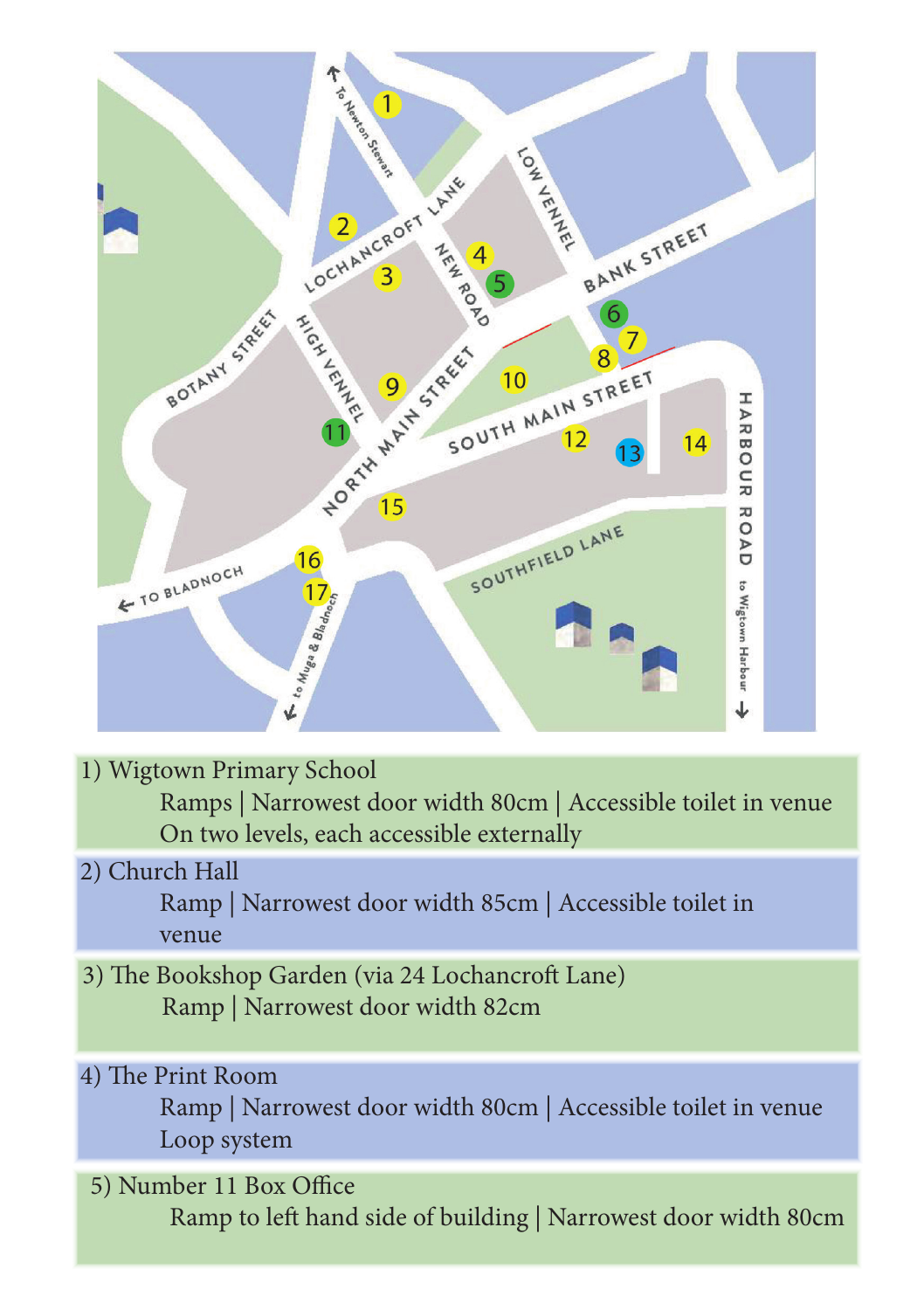6) Festival Cafe, County Buildings

Ramp | Lift | Narrowest door width 80cm | Accessible toilets Dementia-friendly/quiet space in Wigtown Library

7) Main Hall, County Buildings

Ramp | Lift | Narrowest door width 80cm | Accessible toilets Loop System | StageTEXT Sat 28 & Sun 29 Sept

- 8) The Other Tent Narrowest door width 1.8m
- 9) The Map House External step | Narrowest door width 72cm
- 10) Festival Marquee Narrowest door width 1.8m | Loop System
- 11) Public toilets Accessible toilet
- 12) Sacred Heart Church Accessible toilet | Narrowest door width 72cm
- 13) Accessible Parking Spaces
- 14) McNeillie Tent Ramp | Narrowest door width 1.8m | Loop system

#### 15) Craft

Narrowest door width 76cm

- 16) The Open Book Narrowest door width 86cm
- 17) Well-Read Books of Wigtown Narrowest door width 80cm | Step at threshold